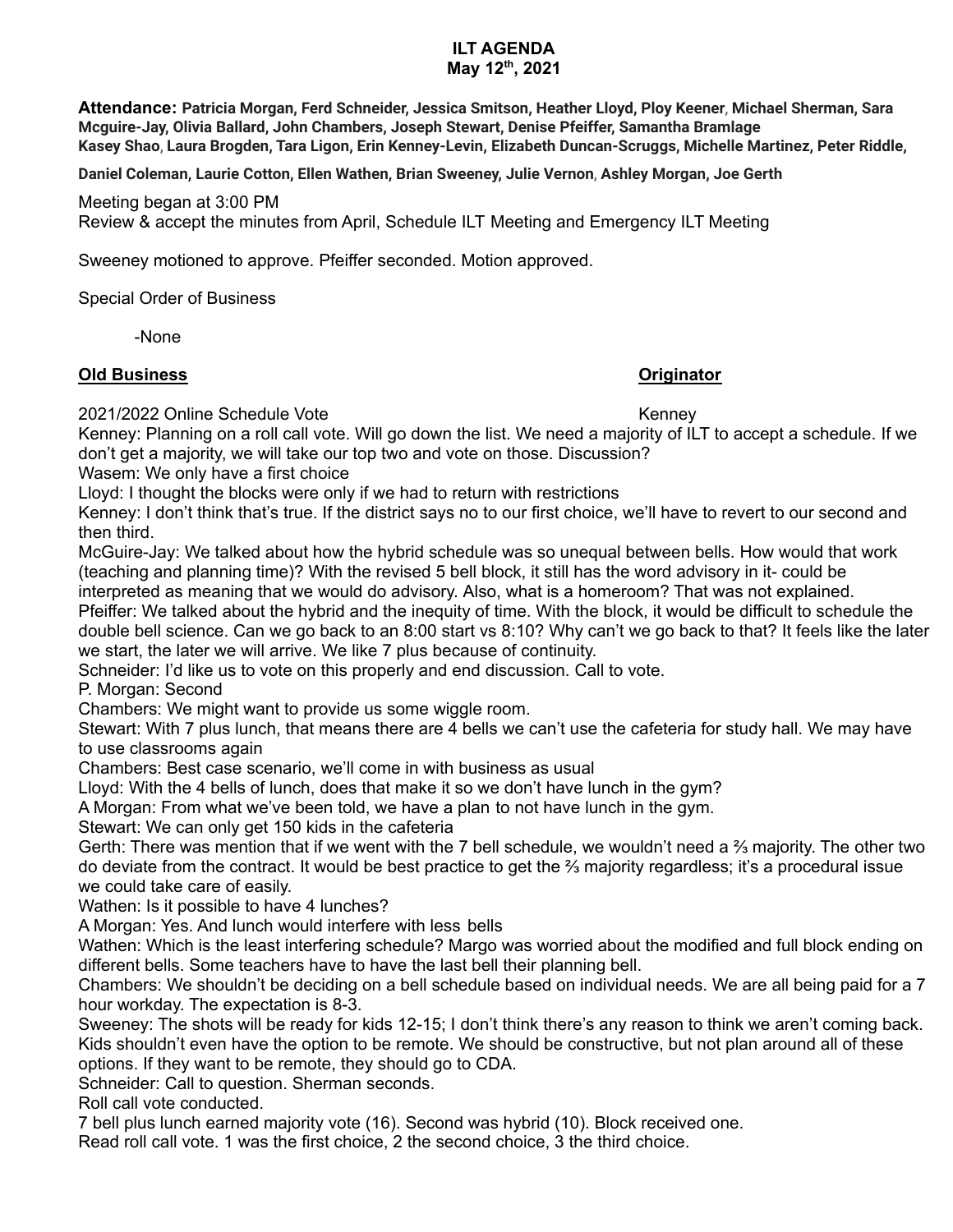|                                             | 7 Bell + Lunch | <b>Block</b> | Hybrid 7 Bell and Block |
|---------------------------------------------|----------------|--------------|-------------------------|
| Principal John Chambers                     | 3              | 2            |                         |
| Building Rep Erin Kenney-Levin              | 1              | 3            | 2                       |
| <b>Assistant Principal Joe Stewart</b>      | 3              | 2            |                         |
| Assistant Principal Jessica Smitson         | 3              | 2            |                         |
| 7th grade Team Sam Bramlage                 |                | 3            | 2                       |
| 7th grade Team Ploy Keener                  | 1              | 3            | 2                       |
| 7th grade Team Liz Thelen                   | 1              | 3            | 2                       |
| Classics Laura Brogden                      | 1              |              |                         |
| Counseling/Support Personnel Patty Morgan   | 1              | 3            | 2                       |
| <b>English Brian Sweeney</b>                | 1              | 3            | 2                       |
| Fine Arts Micheal Sherman                   | 1              | 3            | 2                       |
| Library & Labs Margo Fisher-Bellman / Ellen | 1              | 3            | 2                       |
| Math Ferd Schneider                         | 1              |              |                         |
| Modern Foreign Language Doreena Fox/Joha    | 1              | 2            | 3                       |
| Non-teaching Staff Shellie Daniels          |                |              |                         |
| Parent Olivia Ballard                       | abstain        |              |                         |
| Parent Pete Riddle                          | 1              |              |                         |
| Science Denise Pfeiffer                     |                |              |                         |
| Social Studies Sara McGuire Jay             | 1              | 3            | 2                       |
| Special Education Elizabeth Duncan-Scruggs  | 1              | 3            | 2                       |
| PE/ Heather Lloyd                           | 1              | 3            | 2                       |
|                                             |                |              |                         |
| Top Choice                                  | 16             | 0            | 3                       |
| Second Choice                               | 0              | Δ            | 11                      |
| <b>Third Choice</b>                         | 3              | 11           | 1.                      |

Chambers: Because this is 7 bells, this does not need to go to a faculty vote. Is that correct? Gerth: The bells are 50 minutes long in the CBA. Our bells are slightly shorter. If someone were a stickler, people could grieve that. My suggestion is a faculty vote.

Kenney: Let's get the admin team and the BR's together. This is a CBA, not an ILT, issue.

### **New Business Originator**

Code of Conduct Change in Handbook **Morgan** Morgan

Morgan: We have a discipline rubric that is not the same as the district code of conduct. To my knowledge, the rubric was created by the discipline committee. We need to move forward with what the district is using. Kenney: We'll be removing the old code of conduct and replacing it with PBIS. Kenney: Any more discussion on the handbook?

## **Unplanned Side Convo:**

Kenney: What is our plan next year for concurrent learning? It is very overwhelming.

Chambers: We were asked to go review concurrent learning platforms. There were some cool options. The one they're actually considering would cost \$14K per classroom. Each subject area would have a remote teacher. They were thinking about in terms of elementary school. They're considering offering remote, but I think it would be cost prohibitive here. The results of the surveys were not favorable.

Thelen: The word last week was that they were going to put the concurrent model to rest, but that was last week and things change quickly.

Chambers: We're also getting a new leader so we really don't know what will happen.